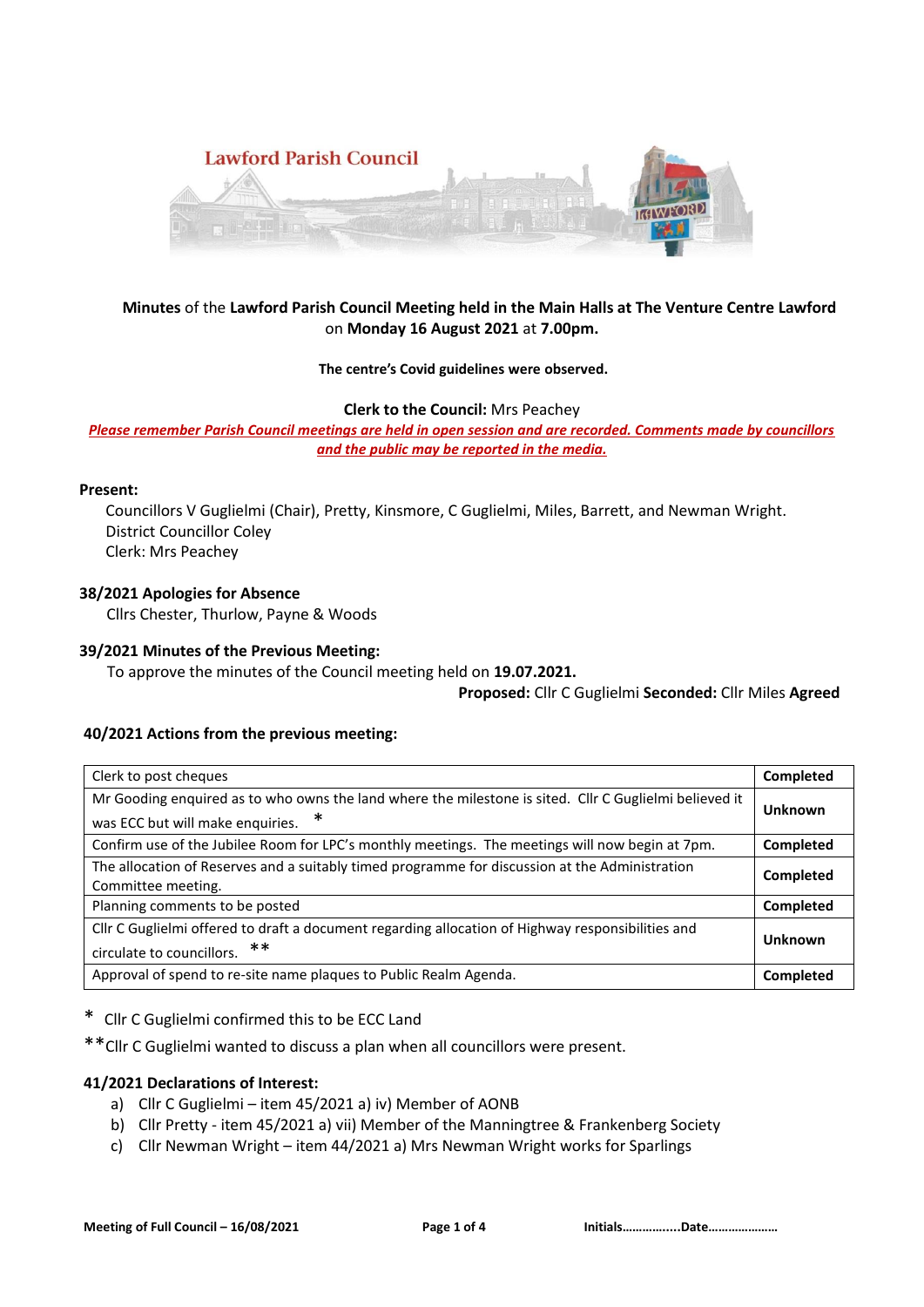# **42/2021 Public Voice:**

- a) Mr Graham Corbeau Seats Rally, Tendering and Clacton 23<sup>rd</sup> and 24<sup>th</sup> April 2022. 23<sup>rd</sup> for setting up and actual Rally to be held on 24<sup>th</sup> April. Roads will be closed. The Rally will be similar to that of 2years ago. Any issues raised will be discussed and resolved and all information will be sent to the Clerk. Organisers would welcome involvement in local Carbon offsetting for the event. Top teams have their own Carbon offsetting. Mr Graham asked council to contact if there was a local tree planting project, they could become involved in. If Council generated proposals the Rally organisers would consider them.
- b) Mr Horlock refurbishing LPC's 'Bendall' Milestone (the below quotes are approximate)
	- i) To carry out works in isolation the cost to refurbish one Bendall Marker would be in excess of £1,000 + vat **(**Pattern £700 + Casting £300 + any extras paint placement etc.) To refurbish the second marker (near the bridge), the lettering on the pattern can be changed and used again. It is believed changes to the distance would require 3 numbers. Numbers and labour approximately  $£60$  plus casting =  $£300 + vat$ . Approximate total to refurbish 2 Milestones is in the region of £1,500 + vat.
	- ii) If LPC use Mistley's pattern for a marker there would be cost for additional letters/numbers approximately £40 + vat. The cost of the removal/replacement of letters using the Mistley Pattern and adding LPC letters is guessed at approximately £60 + vat. An assumed total of £100 + vat
	- iii) Additionally, the cost of casting being  $£300 + \text{vat}$  giving a total of  $£400 + \text{vat}$  a saving of  $£600$
	- iv) If Lawford wanted two markers restored the extra costs would be: changing the lettering twice, approximately another £100 + vat, and casting again £300 + vat. A total of £800 + vat for the two markers.

Mr Horlock suggested if LPC take up option ii) to refurbish the Bendall Marker a donation of £300 is made to the Manningtree Museum, which still saves LPC £300. If option iv) is taken up and two markers are refurbished perhaps a greater donation could be made to the museum.

Mr Horlock advised he would be prepared to do the running about if his petrol were paid and the marker fits into his car.

Cllr C Guglielmi felt it made sense to have the two markers refurbished at the same time and proposed there should be a project to restore the Mile Markers. He also mentioned the Essex Milestone Society advises trackers can be fitted to mile markers. **Proposed:** Cllr C Guglielmi **Seconded:** Cllr V Guglielmi **Agreed Action - to Administration to discuss funding**

## **43/2021 Reports and updates**

Councillors and Police Reports were circulated when they became available and where possible published on council's Website

a) The District Councillor's report

**Cllr Barrett** asked if the lack of engagement between Mistley and the Developers was normal and was it unusual for Parish Council's to get involved with developers? **Cllr Coley** advised he had approached Mistley regarding involvement, but they declined. **Cllr C Guglielmi** felt it unlikely the developer would come back with amendments and feels comments will be reflected when the revised application is presented. TDC will be the deciding authority, but all three Parish Councils will be affected. A concern was raised about what could happen to pastural land if/when owners move on if Parish Councils do not become involved.

- b) The County Councillor's report and updates on relevant highways and other issues related to LPC
	- i) The footpath on Grange Road must go ahead and £77k has been allocated.
	- ii) The gates at Little Pumpkins are now in place and funded from Cllr C Guglielmi's Locality fund. The footpath should be ready for the new term.
	- iii) VAS
		- 1. The ECC VAS on Wignall Street, which has not been working for some time, and was reported to ECC on 22/06/21, did not have costing for repairs when installed and there are no maintenance funds remaining in ECC's budget. Every VAS installed now carries costing. **Cllr Guglielmi will chase.**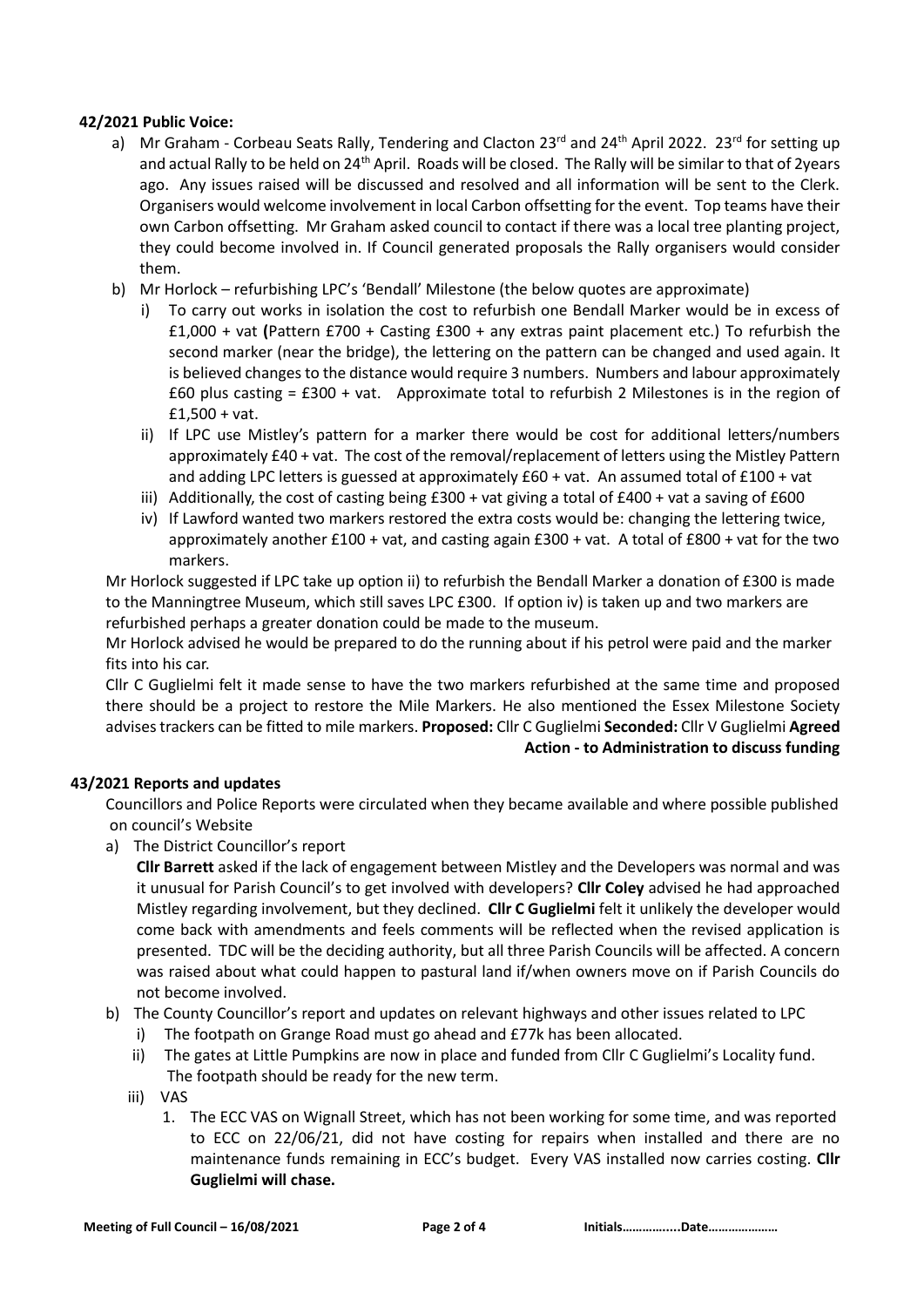- 2. A short discussion was held regarding Council's redundant VAS, and it was agreed it be advertised free of charge as it is unknown whether it works, having been redundant for some 3 or 4 years due to Health & Safety issues. **Action Clerk**
- **d)** Crime report concern raised about the lack of information being received including that from Operation Quasar. **Action – Clerk to contact ref Operation Quasar and reporting**

# **44/2021 Football Club Lease:**

- **a)** FJG Solicitors Client Care Letter *(Circulated)* to be approved and signed. **For note:** All councillors will be contacted by FJG to provide ID. **Note: see item b)** It was suggested that until Cllrs C Guglielmi and Thurlow have met with Mr Duchars the Client Care Letter will not be signed.
- b) Revised Lease incorporating the need to keep the area (specifically behind the shed) clear of unused machinery and the grass cut at all times *(email circulated)*. **Cllr C Guglielmi,** having read through the proposed amendments to the new lease, was concerned with FJG's formulation and felt it would be beneficial for he and Cllr Thurlow to meet with John Duchars to discuss suggested amendments, bearing in mind the length of the lease there is the need to fully secure the future between Council and Club. **Action – Cllrs C Guglielmi and Thurlow to meet with Mr Duchars Clerk to advise FJG**

# **45/2021 Administration Committee:**

- a) Grant Funding for Full Council Approval
	- i) Age Concern the committee did not approve grant funding.
	- ii) Lawford Church  $£2,750 -$  the committee approved the grant funding to manage the **Churchyard**
	- iii) NEVSG (North Essex Veterans Group) the Clerk has emailed a few times to ask if NEVSG have set up a Charities account and advised cheques cannot be made payable to individuals. No response was received and Cllr C Guglielmi contacted NEVSG reference a constitution and an organisations account and was advised they are having problems opening and account and will come back to council once achieved.
	- **iv)** Dedham Vale AONB committee did not approve grant funding. **Cllr C Guglielmi abstained from the decision-making process**
	- v) Tendring Brass Band committee did not approve grant funding as the band are not in the Lawford area.
	- vi) Manningtree Museum and Local History Group a request of **£360** for casting the Mile Marker. *(The Administration Committee requested this be further discussed at Full Council as there was a query over a further Mile Marker.)* Clarification was provided by Mr Horlock and council will discuss further at the Administration meeting. **Action - to Administration**
	- vii) Manningtree and Frankenberg Society the request was not on the Administration agenda but was discussed informally. **£100** was requested to enable the creation of the Frankenberg Anniversary Wildlife Garden – the Grant was agreed in principle.

## **Proposed**: Cllr C Guglielmi **Seconded**: Cllr Miles **Agreed**

## **Cllr Pretty abstained from the Manningtree & Frankenberg vote**

- b) For Full Council's approval the allocation of reserves and programme of works (*spreadsheet circulated).* **Proposed:** Cllr C Guglielmi **Seconded:** Cllr Barrett **Agreed**
- c) Agreement of spend for Summers Park paths £6k (to be carried out before Winter) and the hardstanding behind the school £8.5k (to be carried out before the school returns) total £14.5k from the £30k set aside for various footpaths at Summers Park – £15.5k remaining for allocation*. In Cllr Thurlow's absence Cllr C Guglielmi updated the meeting.* Cllr Guglielmi will let the Clerk know the actual start date of the works so that keys can be arranged.

 **Proposed:** Cllr C Guglielmi **Seconded:** Cllr Miles **Agreed** A query was raised regarding the path across from the Play area and Clerk was requested to put this on the Public Realm Agenda. **Action Clerk**